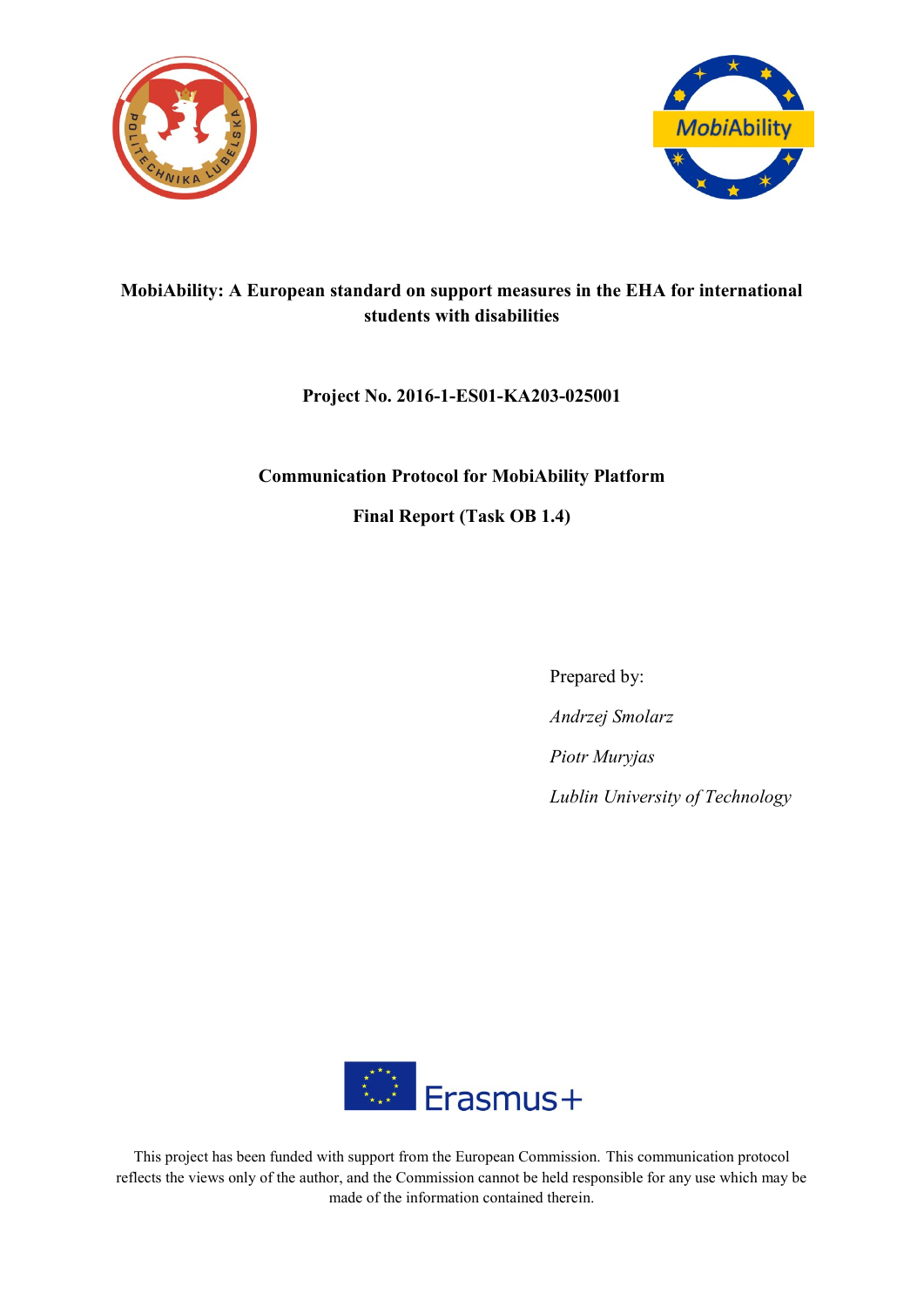This document contains the detailed information about the activities that have to be performed by each party engaged into mobility of students with disabilities. There are the following participants of these processes:

- Student with disability who is looking for the host university,
- Home university staff who is responsible for helping the student, generating and approving official documents related to student mobility,
- Host university staff who accepts the proposal of student mobility.

Diagram included in this report (Fig  $1 - Fig 3$ ) presents all necessary processes that have to be completed to organize the mobility of students with disabilities and different documents generated during the processes. Fig 4 presents the activities related to mobility and its assessment.

### **Figure 1. Student registration and preparing the inquiries to host universities**

Anonymous user, for example a student with disabilities or home university staff, is looking for the university that would be a place for mobility taking into consideration her/his needs. To find an appropriate host university, student has to define some criteria that have to be met by the university to be considered as a place for mobility. As a result of filtering, there will be displayed the list of universities that satisfy previously defined criteria. However, the anonymous user cannot save this list into the platform. To do that, it is necessary to create an account for student that constitutes her/his personal profile on the platform. An account is created by the student or home university staff. Defining this profile, some personal information about student and her/his individual needs related to disability have to be entered.

Having already an account, the student can search again for host universities. At this stage, student can choose only five candidate universities among those that have an official students exchange agreement with home university. This list can be saved into the personal account of student.

Having the list of candidate host universities, the student has to close it to confirm that it is her/his choice for mobility that should be further processed. This list has to be confirmed by home university staff, too. The next stage is completed by home universities staff. It is generation and sending the inquiries to host universities about the possibility to carry out student mobility considering his/her needs. The procedure of acceptance made by host university is described in Fig 2.

### **Figure 2. Host university acceptance procedure**

Host university obtains the inquiry from the home university. After analysis of the student needs, host university staff accepts or rejects the candidate student. In case of rejection it is necessary to explain what the reason is. In case of acceptance the student the university staff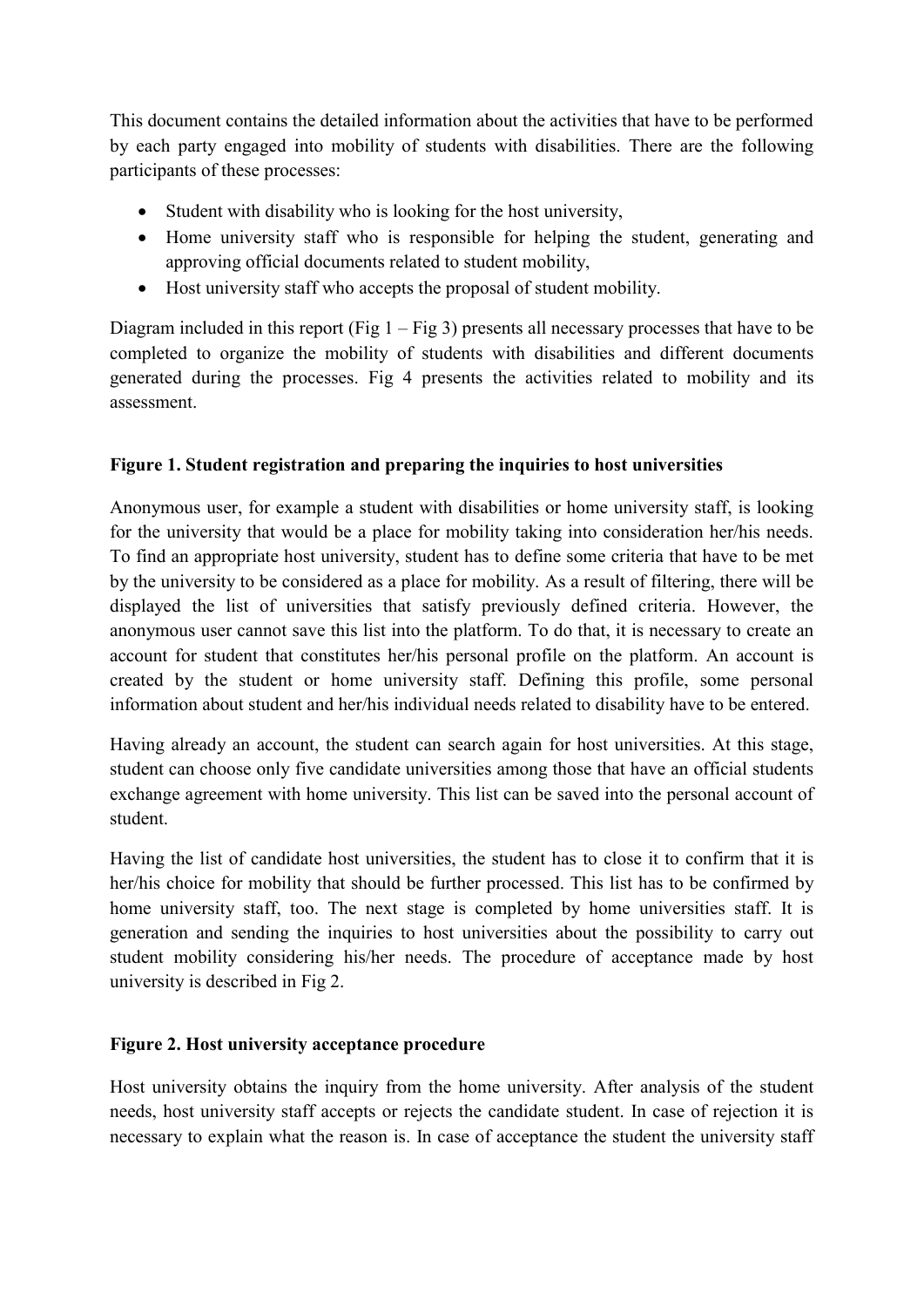checks whether there are any additional conditions related to the student mobility. If yes, these terms have to be negotiated with home university. But the negotiation process is carried out outside the system. The result of negotiations is a document that contains additional conditions accepted by the host university. At this stage, this document has to be sent to the student who can accept or reject it. If the student accepts new conditions then host university accepts her/him. If the student does not accept new terms then she/he is rejected. In both cases, namely acceptance and rejection of a student concerned, the host university informs the home university about its decision.

#### **Figure 3. Memorandum preparation**

The home university and the student are informed about decision from all host universities. Then student has to choose one of them. Her/his decision is passed on to the home and host university. The home university staff prepares the memorandum that expresses the will of the host university to provide the necessary conditions to carry out the mobility of the student (this memorandum is not an official agreement from the legal point of view). This memorandum will be sent to host university for acceptance. Additionally, the home university staff and the student prepare the documentation necessary for student mobility. This external documentation is related to the official agreement concerning the mobility of a given student in the frame of Erasmus+ Programme, bilateral agreement or other European programme.

#### **Figure 4. Mobility and mobility assessment**

After preparation of all necessary documents, the student can start her / his mobility. During the stay at the host university it is possible that there will be some problems that have to be solved by the home and/or host university. Upon return to the home country, student assesses different aspects of her/his stay at the host university, using predefined criteria.

But there is one exception that may occur after official preparing of the student mobility. Due to any reason, student cannot participate at the previously organised mobility. In this case the home university staff has to explain why it has happened.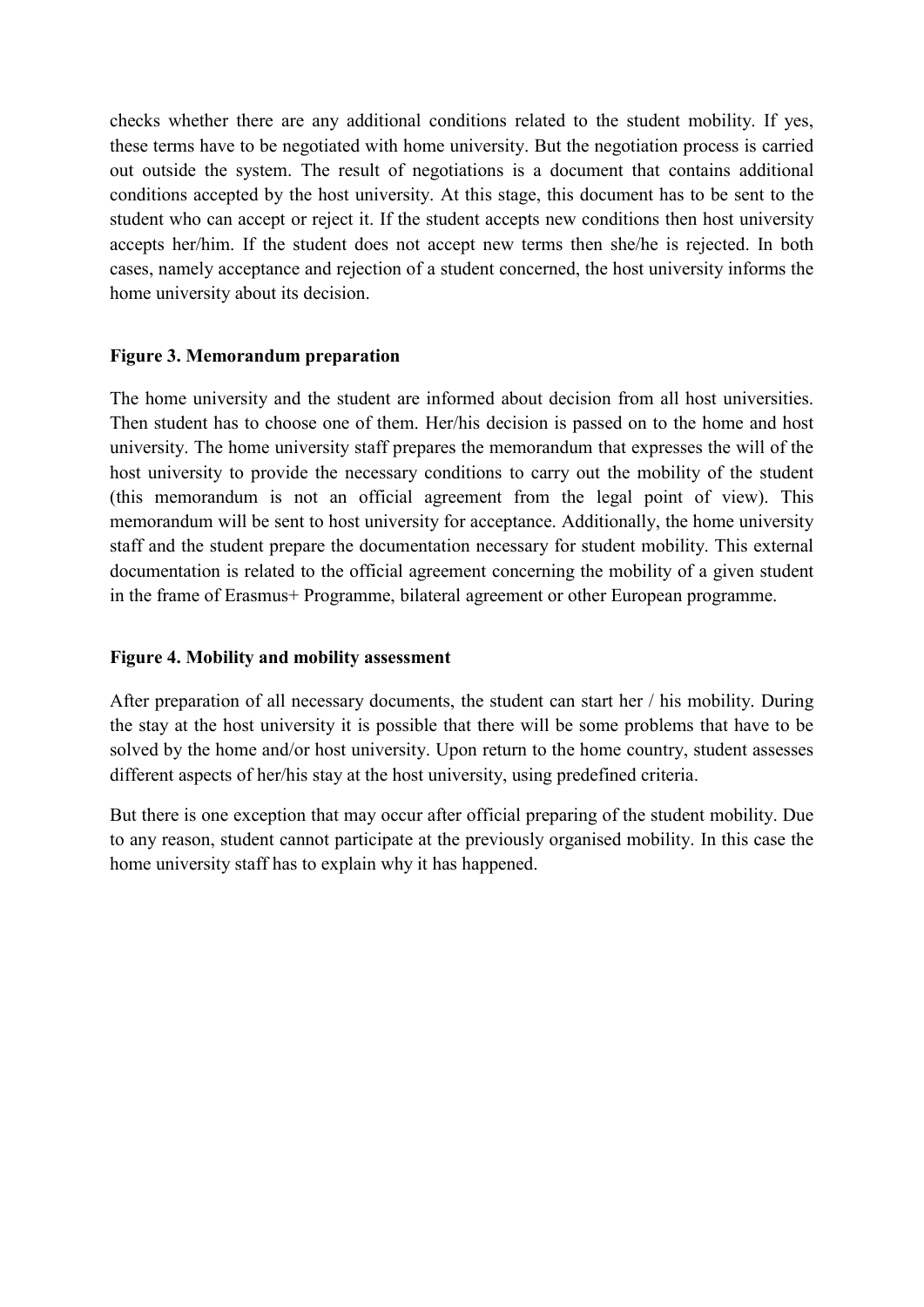## Host University selection



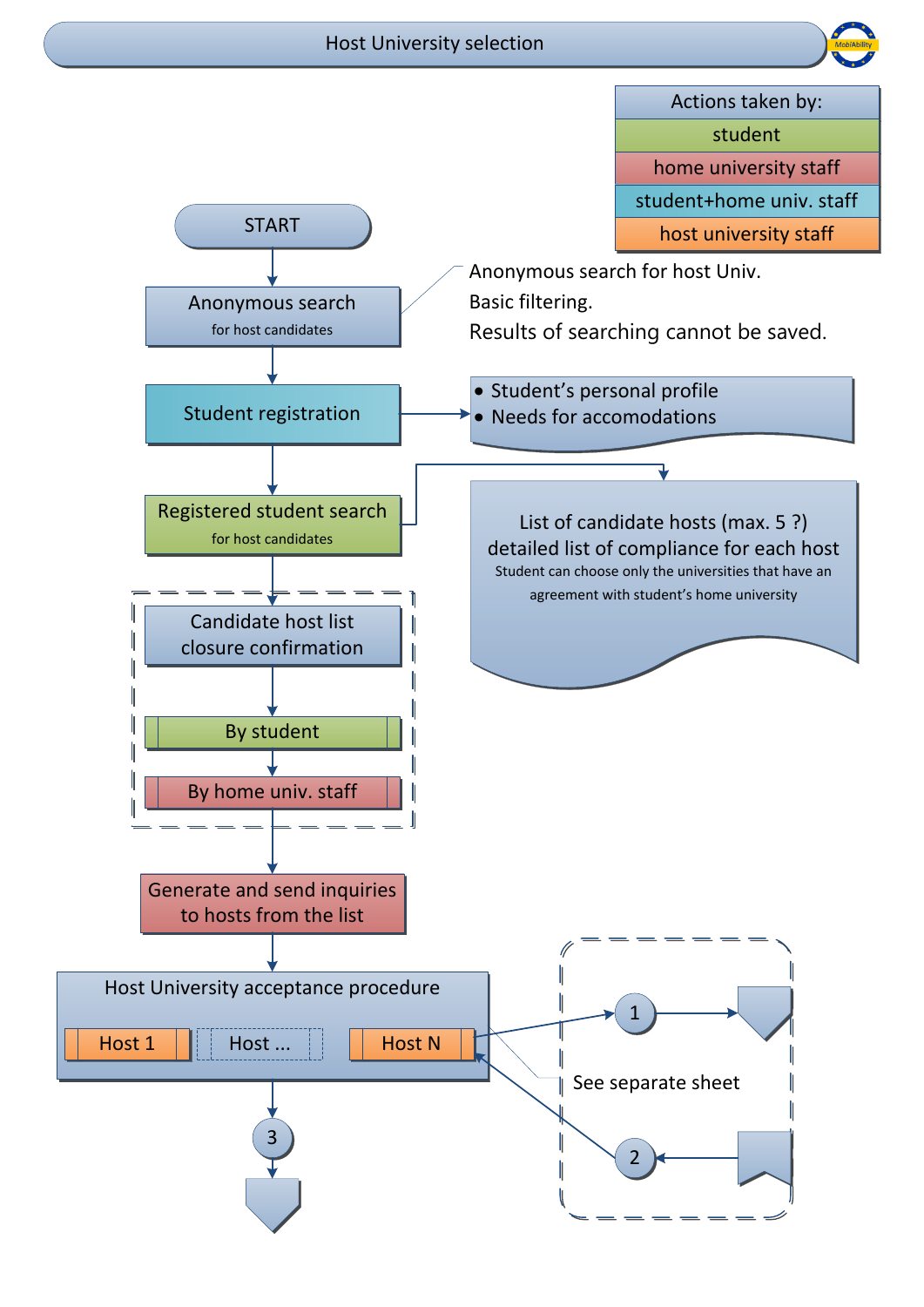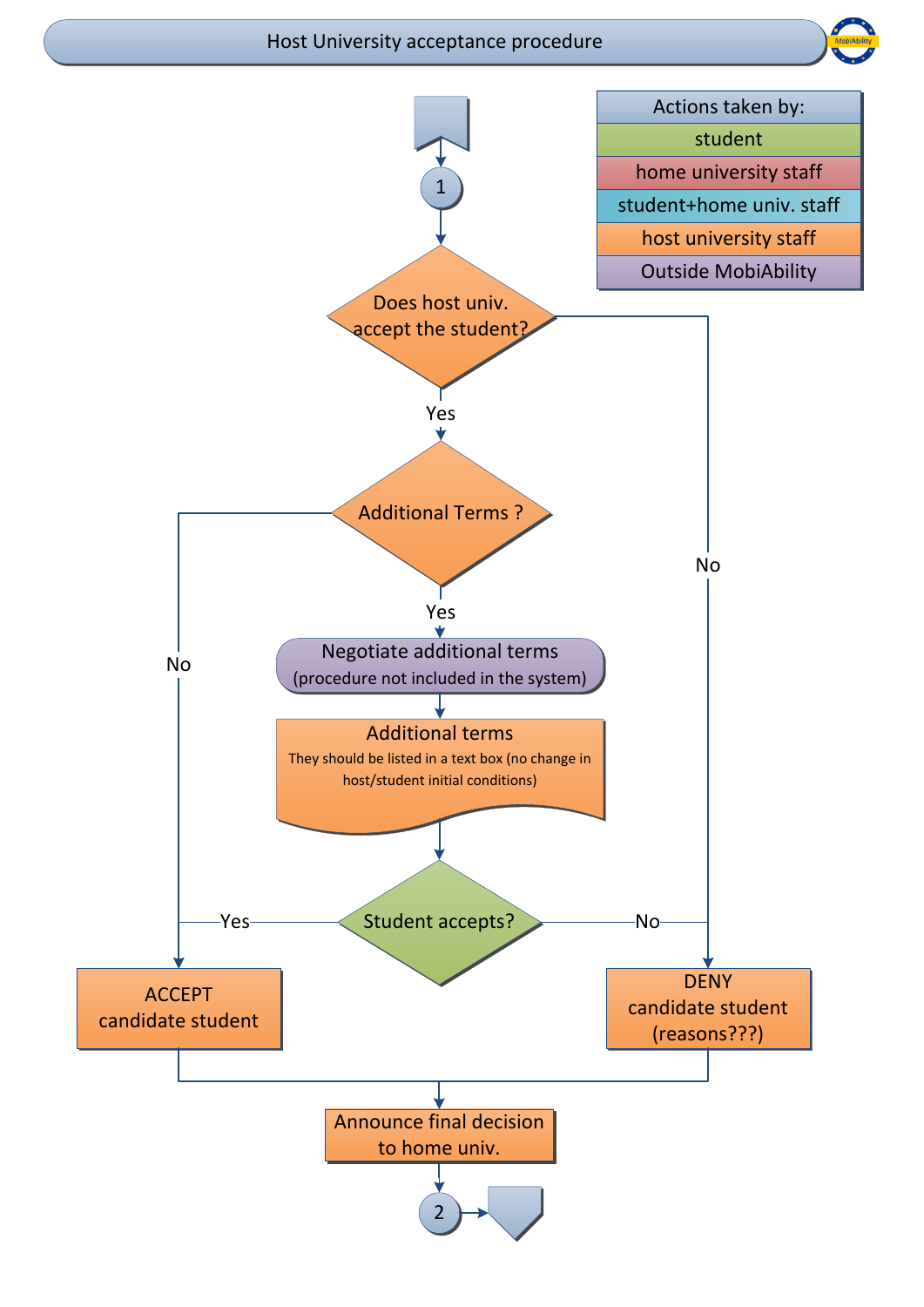## Memorandum preparation